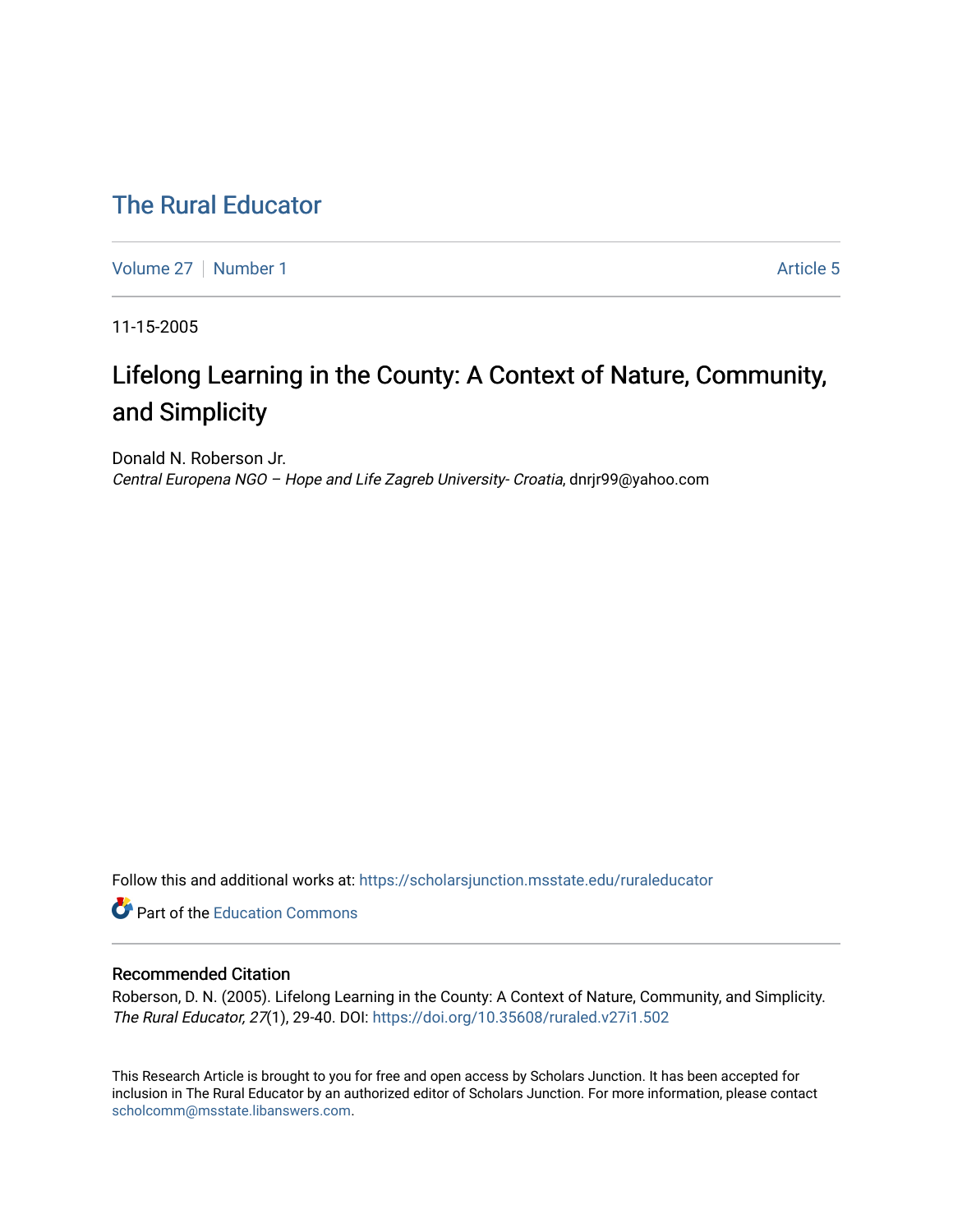## **Lifelong Learning in the County: A Context of Nature, Community, and Simplicity**

**Donald N. Roberson, Jr.** 

*Central Europena NGO – Hope and Life Zagreb University- Croatia* 

*The purpose of this study was to understand more about the impact of living in a rural area on personal learning with older adults. This is important to consider because of the higher concentration of older adults in rural areas. This qualitative research was based on twenty interviews with older adults. All of the participants lived in the same rural county in south Georgia (USA). One of the results from this research was the positive description of living in a rural*  area. Despite literature that often describes rural areas in a negative light; all of the participants spoke about the *positive aspect of living in a rural area. These positive characteristics were discussed as simplicity, quiet, community, and nature. Negative aspects of rural life were mentioned as lack of resources and fewer people. Ten participants were purposefully chosen who were identified as active older adults who continue to learn. Two interviews with each person*  were conducted and the interviews were transcribed verbatim. The findings were based on recurring themes as a result *of comparative analysis throughout the process. Public schools can contribute to the continued education of older adults by holding various classes as well as incorporating volunteerism* 

The increasing influence of older Americans as well as the imminent aging of 80 million "Baby Boomers" is causing many segments of western society to re-evaluate the concept of "old age." Medical advances and personal lifestyles have resulted in older adults living longer and healthier lives (Fries, 1990; Haskell, 1994; Haskell & Phillips, 1995). Self-directed learning has an integral role in adult development as each change and adjustment in one's life often becomes the impetus for learning (Lamdin, 1997). In addition, education and especially self-directed learning has been positively related to higher satisfaction of life in older adults (Brockett & Hiemstra, 1991). Self-directed learning is the primary way that adults learn (Knowles, 1984). The complicated late-life adjustments of older adults provide opportunities for self-directed learning projects.

Researchers often sidestep rural populations by filling samples from nearby towns and university communities. However, rural older populations are important to consider because there are a higher percentage of older adults in rural areas (Quadagno, 1999). This particular study will consider how living in a rural area affects personal learning. Research suggests those who reside in non-metropolitan areas have a strong sense of community, self-reliance, and harmony with nature (Hill & Moore, 2000). Leean's (1981) extensive research in a rural area pointed out how pastoral settings can positively influence learning. Her study pointed out the value of a rural context on adult learning, a setting where inhabitants live close to nature, depend on each other, learn by doing, and have time and quiet for reflection.

The purpose of this study was to understand how older, rural adults utilize self-directed learning in the adjustments and changes in late-life. Self-directed learning (SDL) can be described as learning that is self-initiated, personal, and intentional. This learning is evident in individual systematically planned learning projects as well as in ongoing personal interests (Lamdin, 1997). Although SDL can begin unintentionally, from happenstance or even a required class, the defining characteristic of SDL is that the person eventually takes charge of his or her own learning (Carre, 2000). Lamdin, who researched learning of older adults or Elderlearning, states "The important thing is that these projects are 'owned' by the learner who is in control of what is learned, when the learning starts, where it goes, and when it is complete" (p. 118).

This research is an affirmation that learning is not the exclusive domain of formal schooling; that our postindustrial, post-modern society has over simplified and deemphasized the rural lifeworld; and that older adults continue to learn in unique and creative ways. In essence, this article discusses the value of self-directed learning in the unique situation of rural older adults. Its implications however can be made for any educator and with all ages.

#### **Relevant Literature**

This literature review will outline pertinent research on rural life as well as self-directed learning. Although there has been some writing on rural older adults (Brockett & Hiemstra, 1991), the majority of research is focused on samples from cities and university towns (Jensen, 1999; Kroth & Boverie, 2000; Lamdin, 1997) or senior centers (Brockett, 1985, 1987; Cusack, 1996; Long & Smith, 1989; Neikrug et al. 1995; Pevoto, 1989;Yamanda, 1994). In addition there is a lack of recognition of the positive impact of life in a rural community on personal learning from various writers (Walzer & Sutton, 2001).

Definitions of rural and urban are often debated and refined by various authors (Quadagno, 1999). These definitions often depend on the point the writer is trying to make. Varieties of definitions of rural can confuse the issue. For example, there were 8 million older adults that lived in rural areas in the USA in 1996. Rural had various definitions from metropolitan- rural-farm to nonmetropolitan-rural-nonfarm (Krout & Coward, 1998). In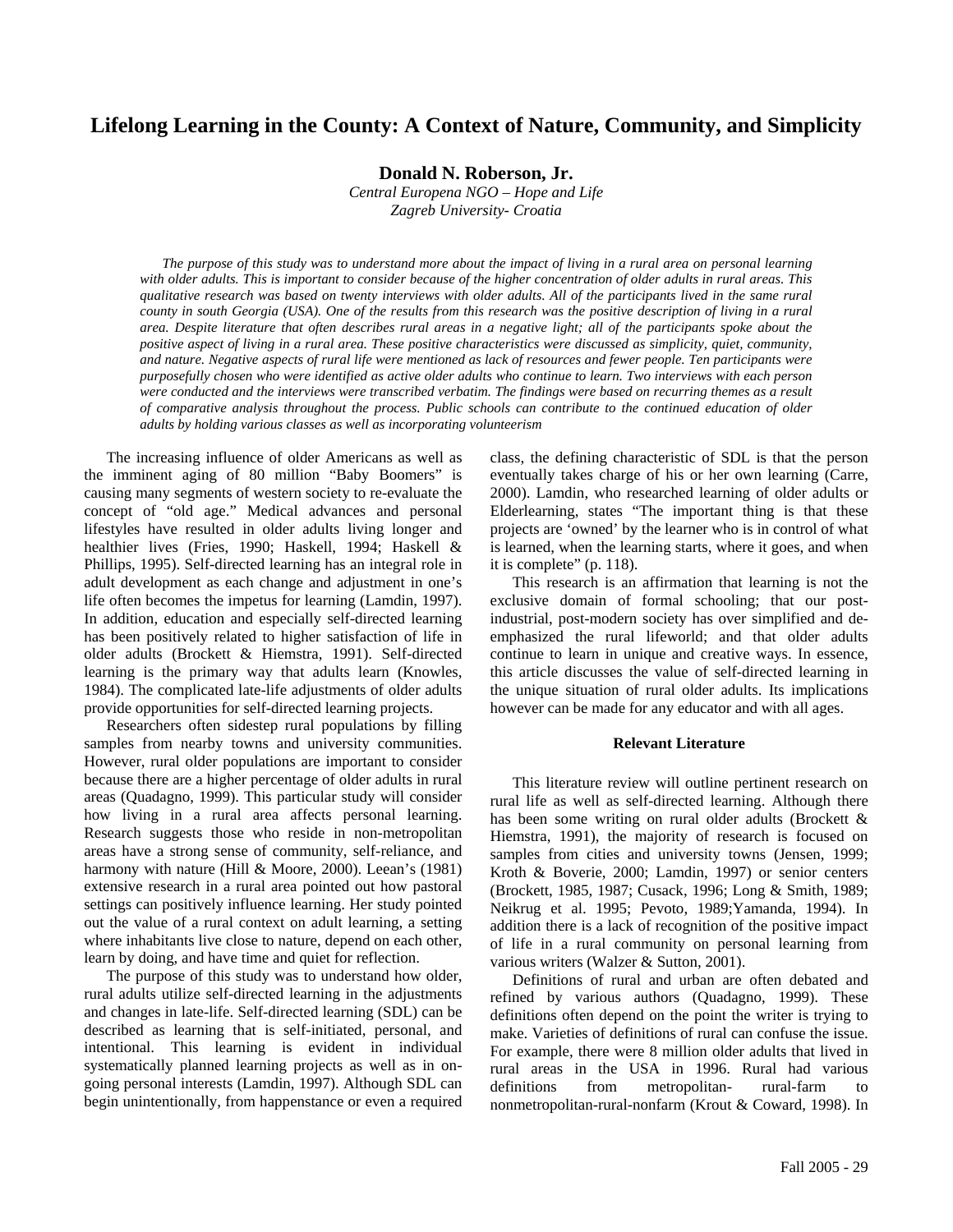addition, the demarcations between urban and rural are becoming more and more blurred. Improved transportation, technology, communications, expanding urban areas, television and radio, as well as Internet use are also having a significant impact on the definition of rural (Hill & Moore, 2000).

The rural population may be more resourceful than people who dwell in cities or urban areas. Residents who live in small towns may depend on themselves and one another to provide learning or entertainment (McLaughlin & Jensen, 1998). This creativity, innovation, and personal resourcefulness are more evident when resources are not available. For example, Leean (1981) focused on selfdirected learning in rural adults in Vermont with less than twelve years of formal education. This study found that personal learning occurs in different and creative ways such as when one is alone and in the situations of everyday life.

Some of the data about older adults in rural areas is not necessarily negative. In fact, during the last decade (1990- 2000) for the first time, there was a general shift in population from urban back to rural areas [www.nal.usda.gov/ric/faqs/ruralfaq.htm]. Some research shows that rural areas may allow for a stronger and more extensive informal personal support network that may compensate for many of the problems in urban areas [www.house.gov/emerson/crc/overview/faq.html].

However, most rural (non-metropolitan) areas are not characterized by such positive descriptions. Rural areas typically have less economic opportunity, less social services available, and a higher proportionate number of older adults. In addition, rural areas are dominated by low wage industry and rural incomes are lower than urban. Health care and education is a greater challenge in rural areas because of less financial support and distance. Concerning seniors, managed care and obtaining prescription drugs can be significant problem. One of the contributors for this is the lack of public transportation in rural areas; nearly 80% of rural counties have no public bus service [www.house.gov/emerson/crc/overview/faq.html]. Because many younger adults leave these areas for various reasons, there is less financial support base for these aging citizens (Krout & Coward, 1998).

From the beginning of history, people have gathered together to discuss, to plan, and to learn for a variety of reasons (Candy, 1991; Dewey, 1995; Field, 2000; Foley, 2001; Hansen, 2000). This natural process of learning was an active part of the Greek society called "schole" meaning leisure and school. This ideal learning, guided by Aristotle, was a personal and civil self-improvement program focusing on individual excellence and virtue. Education was referred to as a personal and deliberate molding of one's character that continues throughout one's life. The end result of this personal and civil education was a more cohesive society and supportive community. These early roots of selfdirected learning attest to the power and influence of personal education over the lifetime (Goodale & Godbey, 1988).

Self-directed learning has the potential to promote change. Some learners have helped to change their community to a more democratic and just society as a result of its emphasis on learning throughout the lifespan (Connelly, 1998). Also, SDL is the natural way for adults to learn (Knowles, 1984), and this personal learning is evident in a variety of cultures (Lamdin, 1997). SDL is more than an activity of discovery or homework; it is actually a part of the human experience, and a normal part of each adult's life (Confessore, 1992).

In summary there is a need for more information about the quality of life of older adults in rural areas. There seems to be a lack of information on the positive aspect of life in rural areas as well as its role in personal learning. Selfdirected learning has the potential to be a powerful influence for change in the lives of older rural adults.

#### **Methodology**

This sample was comprised of older adults who live in rural areas. I limited this sample to participants who lived in the same non-metropolitan county in south Georgia. In the U.S. Census of 2000, this county had a population of 16,235. There are no metropolitan areas in this county; there are 35.9 people per square mile. In addition, this county and all of its surrounding counties were also listed as rural [www.census.gov].

In the 2000 Census data, Georgia had a total population of 8,188,453. In the USA 12.4% of the population are over 65, in the state of Georgia 9.6% of the population are over 65; in this county 12.5 % of the population are over 65. As mentioned earlier, there are a greater proportionate number of elderly in rural areas. In the year 2000, the USA had 75.1% white population, the state of Georgia 65.1%, and this county 85.5%.

There was an overt attempt to have a diverse sample, with Black and White represented as well as both genders. The sample contained 10 participants, five male, five female. Three were Black and seven were White. In addition this sample included a mixture of widowed and nonwidowed participants. See Table 1.

The purpose of the study was to understand how older adults utilize self-directed learning during late life adjustment. The individuals in the sample were from 75 to 87 years old, reflected the rural demographic of the state of Georgia, and showed evidence of self-directed learning. This qualitative research primarily focused on interviews, but included documents as well as observation. For example, during the interviews if they referred to a particular episode of learning then I asked them to show me more about it. The interviews were spread over two sessions and reflected a semi-structured format with open-ended and flexible questions. More than one interview allows for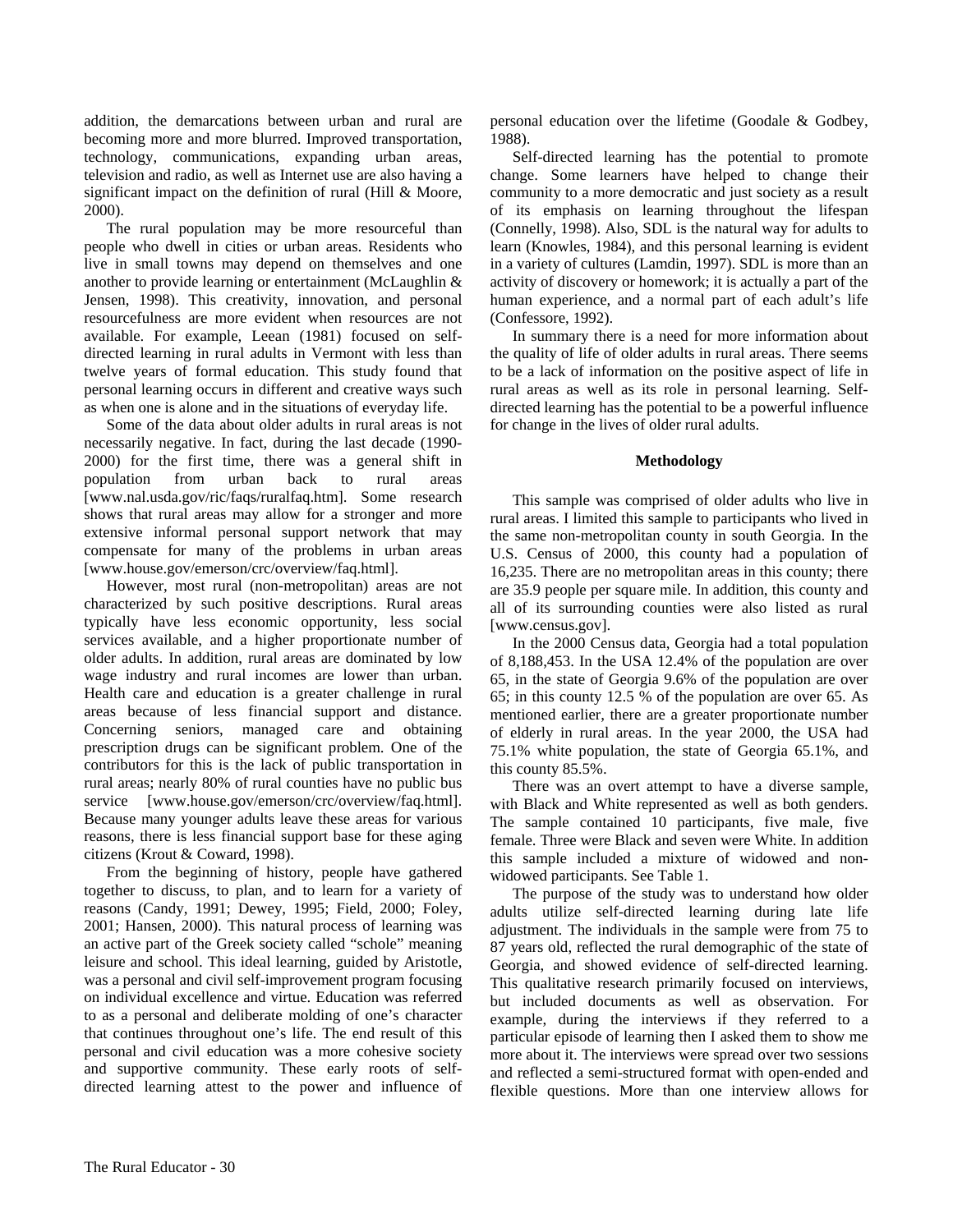detailed information from the participants and the specific discussion of the research questions (Seidman, 1998).

Four criteria were used in selecting the participants in this study. These included the following: age, rural dwelling, diversity (race/gender), and evidence of selfdirected learning. The minimum age of the sample was set at 70, and the actual age range of the sample was  $75 - 87$ . That participants were engaged in self-directed learning activities was ascertained in a phone call prior to the first interview. Table 1 indicates the demographics and the SDL projects of the participants.

#### Table 1.

*Biographical Information* 

| <b>Name</b>  | <b>Gender</b> | <b>Marital</b> | Age | <b>Education</b>                            | Work<br>(Current/Former)                                               | $C$ -GC-<br>$GGC*$ | Race                 |
|--------------|---------------|----------------|-----|---------------------------------------------|------------------------------------------------------------------------|--------------------|----------------------|
| Robert       | Male          | 42 years       | 75  | Two year<br>college<br>degree               | Retired/Bookkeeper                                                     | $2(3)-4-0$         | Caucasian            |
| Norman       | Male          | Widowed        | 83  | Two year<br>college<br>degree               | Retired/Jeweler                                                        | $0(1)-1-2$         | Caucasian            |
| <b>Betty</b> | Female        | 54 years       | 76  | College<br>Degree plus<br>Certification     | Retired/Librarian                                                      | $3 - 6 - 0$        | Caucasian            |
| Sue          | Female        | Widowed        | 87  | One year<br>college                         | Retired/Secretary                                                      | $3 - 7 - 11$       | Caucasian            |
| Bill         | Male          | Widowed        | 82  | $5th$ grade                                 | Retired/Handyman for<br>Georgia Power, Started<br>his own business     | $1(2)-3-0$         | African-<br>American |
| Hattie       | Female        | Widowed        | 76  | <b>High School</b><br>Degree                | <b>Retired/State Mental</b><br><b>Health Worker</b>                    | $6-19-15$          | African-<br>American |
| Dora         | Female        | Widowed        | 79  | Two year<br>college<br>degree               | Nursing Home<br>Assistant/Housewife,<br>assist husband in<br>business. | $3 - 8 - 2$        | Caucasian            |
| Wilbur       | Male          | 48 years       | 75  | Sixth grade,<br><b>GED</b><br>Certification | Handyman                                                               | $3(5)-3$           | African-<br>American |
| Charlie      | Male          | 56 years       | 84  | College<br>Degree                           | Retired/Postal worker.                                                 | $4(5)-10-1$        | Caucasian            |
| Thelma       | Female        | Widowed        | 75  | Two year<br>college<br>degree               | Housewife                                                              | $5 - 11 - 0$       | Caucasian            |

Note. \*This indicates children – C, grandchildren – GC, and great-grandchildren – GGC. The parenthesis indicates original number. For example 3(4)-5-10(11) indicates the participant had four children originally, three are living, there are five grandchildren, originally there were 11 great-grandchildren and 10 are living.

Each participant was referred to us from a source that knew about the community including a co-operative extension agent, librarian, church staff, probate judge, and a member of the Board of Education. These key informants were asked if they knew active older adults who continue to learn. I was eventually provided with 25 names of potential candidates for this study and selected the first10 participants who wanted to be in the study, had the time, and met the listed criteria. Each participant was interviewed over a twoday period in two-hour segments. The data collection process was guided by the simultaneous analysis of the data (Glaser & Strauss, 1967; Merriam, 1998; Taylor & Bogdan, 1998). For example, after two interviews the data were transcribed and analyzed using the constant comparative method of data analysis. This analysis informed the subsequent interviews and helped to prepare us for the remainder of this research. The research questions that guided this study were the following: Describe what it is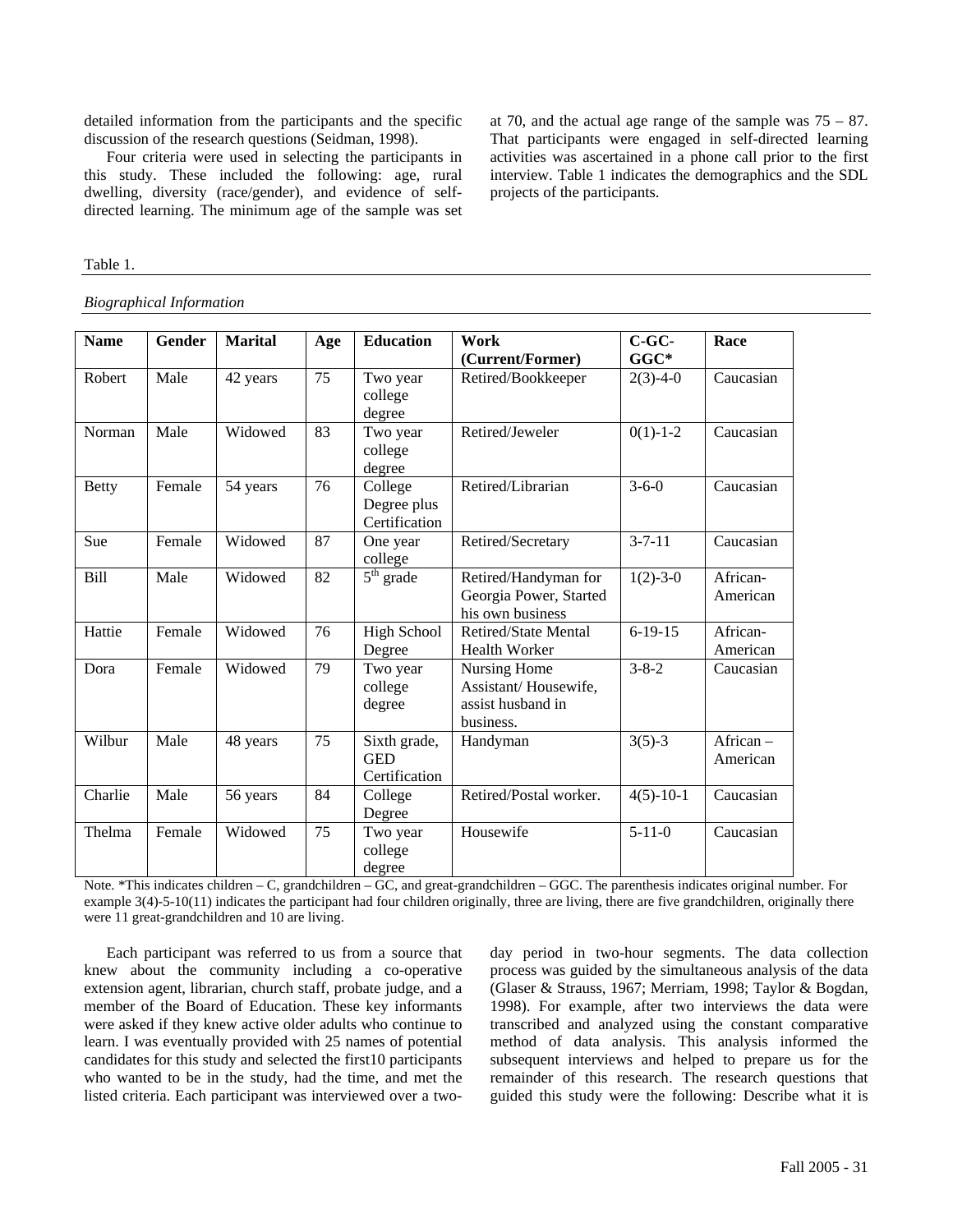like for you to live here. What is a typical day for you? Can you describe any activities that have been personally meaningful?

#### **Findings**

The participants discussed a variety of ways that living in this rural area has characterized their life, and by extension, how it has influenced their learning. Although most of the comments were positive there were also some negative issues. The positive comments focused around conduce elements of rural life, especially that of quiet and simple atmosphere, nature, and the people. The negative comments reflected hindrances to learning such as a lack of resources and the experiences of being a minority.

#### *Conducive Aspects of Rural Life*

These participants expressed an extremely positive outlook about living in this area. They referred to this town as a "small town." They never used the word "rural" rather they said "country" if they lived outside of the town. All of the participants except for Sue have lived in this county for most of their lives. Three participants live in the country and seven live in or near the small town. Five of the participants were raised on a farm, usually without electricity and running water. The overall common attitude was that each person likes living here; three used the word "love" to describe life in this rural area. Thelma summarizes in one statement what many of the participants feel:

> Cause you know it was fortunate to live in a small community, because you have access to everything. If I lived in a city, probably I would have never done all of this. Well, one, this you wouldn't have had the space. And two, you wouldn't have the close community here, like we have here.

This feeling of being fortunate, the access to all people, the space, and the close community are ideas that were repeated throughout the interviews. These are also concepts that can create a positive atmosphere for self-directed learning.

Charlie was also excited about living in this small town. He has lived here all of his life. When we were speaking about life in this town, he was completely positive describing the nature, the inhabitants, and raising children. His statement also concurs with many of the thoughts of these participants:

> I think it is the greatest place to raise children and the greatest place to live…You can still go to concerts and things like that if you want to. They have the Atlanta Symphony Orchestra coming to Tifton you see. And I try to always go to that. And the Valdosta Arts, we used to

have it here. You can do that if you want, you know…But the air and water, our water comes out of the, that is one of our biggest assets in south Georgia, is that Floridian Aquifer, down there and that water comes out…Yeah, and it is pure water. Of course, it goes, down there in the water works, they put fluoride in it, I know that, and I believe they put a little bit of chlorine in it too. But, it's clean, good, good water to me. And the air we breathe it's fresh. Don't have any lines. Like this morning I went up and got a haircut and I was back home in 30 minutes from the time I left here…Went to the barbershop and just went in and sat down and the girl started cutting my hair. I come out and I wasn't gone but 30 minutes I don't think. And you can't do that in an urban area. And I don't like to be closed in.

As mentioned above, Charlie enjoys the simplicity of getting a haircut and getting back home in 30 minutes. Many of the participants discussed the quiet and simple atmosphere of living in a rural area.

*Quiet and simple atmosphere.* Many participants responded they are glad to live here because it is a quiet place and it is simple. Small towns are known to be quiet, perhaps driving teenagers crazy; it is also the melody of life for others. The quiet allows someone to become familiar with other sounds. Some discussed how you could hear the motor of a friend's car driving by. However, for many this quiet is also the right atmosphere for learning.

Robert and his wife have lived on their plot of land all of his life. It is 12 miles from the county seat and trees and fields surround them. I asked them to describe what it is like to live here:

> Oh, just relaxed, relaxed atmosphere. No pressures, and you hear the sounds of the birds singing and you have the peaceful scenery….When we go to Atlanta, when we get back out to about Jonesboro, she says, "Whew, I am glad I don't live up here!" [Laughter]. We like the quiet and the peace; away from the hustle and bustle and being under tension ever time you get out and ride a little ways. It's to me, though, it's home, it's all I have ever known for any period of time. We like to travel, but we like to come back to our little peaceful abode.

Many of the participants would contrast and compare living in this small town to living in a large town. Hattie discussed how much she enjoyed living in this small town:

Well, I walk. I walk somewhere everyday; just get out and walk. Like go down to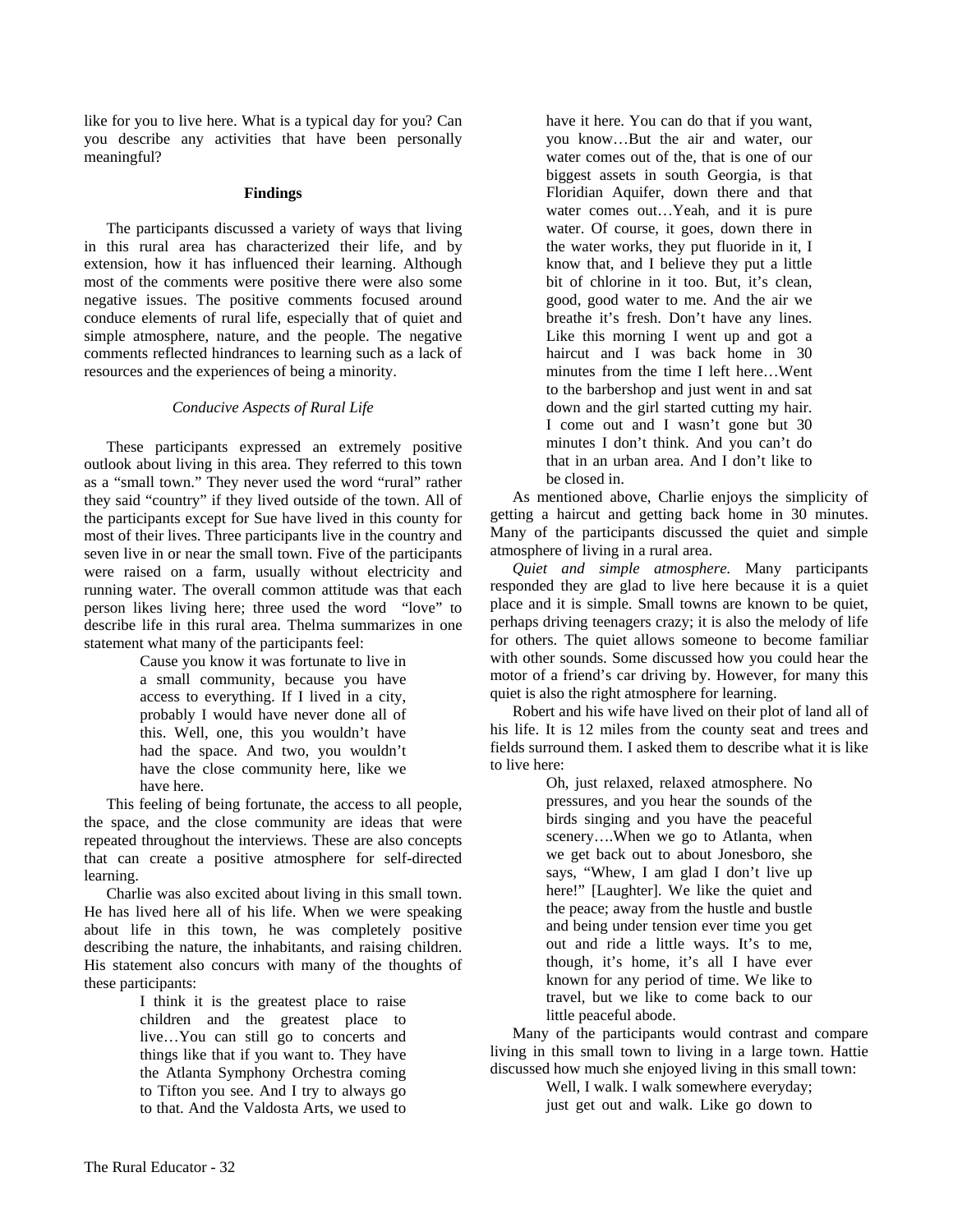visit my childrens. Just like instead of driving to visit them…. I love it here. It's a small town. And you know everybody, everybody know you, and what I mean, I just like it. I just don't like a big town…. In a big town…you got to wonder which way you gonna go to get to that place and all that kind of stuff. *I know this place* [emphasis added].

The simplicity of a rural area is evident in seeing familiar objects – people, roads, and landmarks. Usually everything someone sees is recognizable; if not you can stop and ask somebody.

*Nature.* Living in a small town and rural area places the individual closer to nature. Farmland and extensive pine forests surround this rural county. Participants discussed the impact of living in this agrarian area. During the discussion with Betty, you could see bird feeders, bushes, and shrubs. During the conversation various birds and squirrels interrupted us. Sue never wants to live in a city or crowded area again. Her mobile home is completely surrounded by trees and bushes. She describes what it is like to live in the country:

> Well, you can hear the birds singing in the morning. I don't hear my neighbor's radios…I just like being in the country all this nature around me. Woods back here getting so thick, I am going to put my goats back there. And they will clean it out gradually.

She continues the description of her area and describes the impact of being close to nature. She is emphatic that she learns by observing nature:

Well…all nature teaches you! The birds with their little babies and how they faithfully carry through until they are…By the time they are through raising a little nest…And I think there are some hummingbirds…Cause I have some of these …hibiscus…I see the hummingbirds, they are coming up…Garlic blooms are good for bringing in the hummingbirds…But one of my neighbors used to have cats…And they would catch my birds.

She feels close to nature and even depends on nature. She often gets food from the back yard:

> I generally have two eggs every morning for breakfast, because I have nice fresh eggs. I got my own here. And milk, I like milk. I will drink tea, but I got allergic to coffee.

Dora describes what it is like for her to live in this rural area. "Wide open spaces, clean air. And uh, get outside, and especially early in the morning. The birds are singing and the air is cool and pure. And it's, it's just, it's just a feeling you can't have anywhere else [laughter]." Similarly, Thelma describes what it has been like to live in this area. She dwells on how she grew up. "Well, I just have always had I guess, I grew up on a farm. And that was just growing things, was just, part of me." Several of the participants were raised on farms in the 1930's without electricity and running water.

Dora, Robert, and Sue live on a farm. Dora, Charlie, and Sue are active gardeners. Norman, Betty, Charlie, Bill, Wilbur, and Hattie live in a neighborhood in the city limits. Yet, even their homes had large lots, views of trees, and fields. Robert, Sue, Betty, Bill, Charlie, Thelma, Dora, and Wilbur have all been gardeners in the past. Only two of the ten participants did not discuss either growing up on a farm or living on a farm during their life, Norman and Hattie.

Many of their activities of learning involved nature, especially gardening and working in the yard. Being around nature, being so close to the outdoors, seeing trees and sky helps to set a positive atmosphere for learning.

*People - a sense of community.* The participants discussed how their neighbors, acquaintances, and friends in this rural area were a source for learning. These people also form an integral part of this rural life. More than just a resource for knowledge, people are part of this dynamic community. Although not as crowded as urban areas, people in rural areas may be closer in other ways. This closeness, this sense of familiarity with others, helps to create as Charlie says, "A great place to live." The participants brought up several topics. They feel closeness and a sense of community and they know they can learn from one another.

One of the main issues concerning community is the notion that help is always available from others. Robert's house seems to be in a desolate area, they are completely surrounded by pine trees and cultivated fields. I asked Robert and his wife to describe what it was like to live in this area and what would they miss if they moved into town: "We would miss all the people in the neighborhood. You are like one big family; here in this community…We all go to the same church right here in this community." Robert continues this thought: "You have a closer relationship, even though you live further apart. People in the country tend to more or less, bind together."

Norman feels comfortable in his neighborhood and knows that he can get help if he needs something:

> Mostly the people are friendly, and uh, I live in a very nice neighborhood. And I have some neighbors that are really neighbors. And uh …Well, they kind of keep up with how I am a doing. And if there is something wrong they would be willing to help me out. And in fact they have, one time or another…And things like driving me when I had to have some medication. Bring me food, fresh produce, and things like that.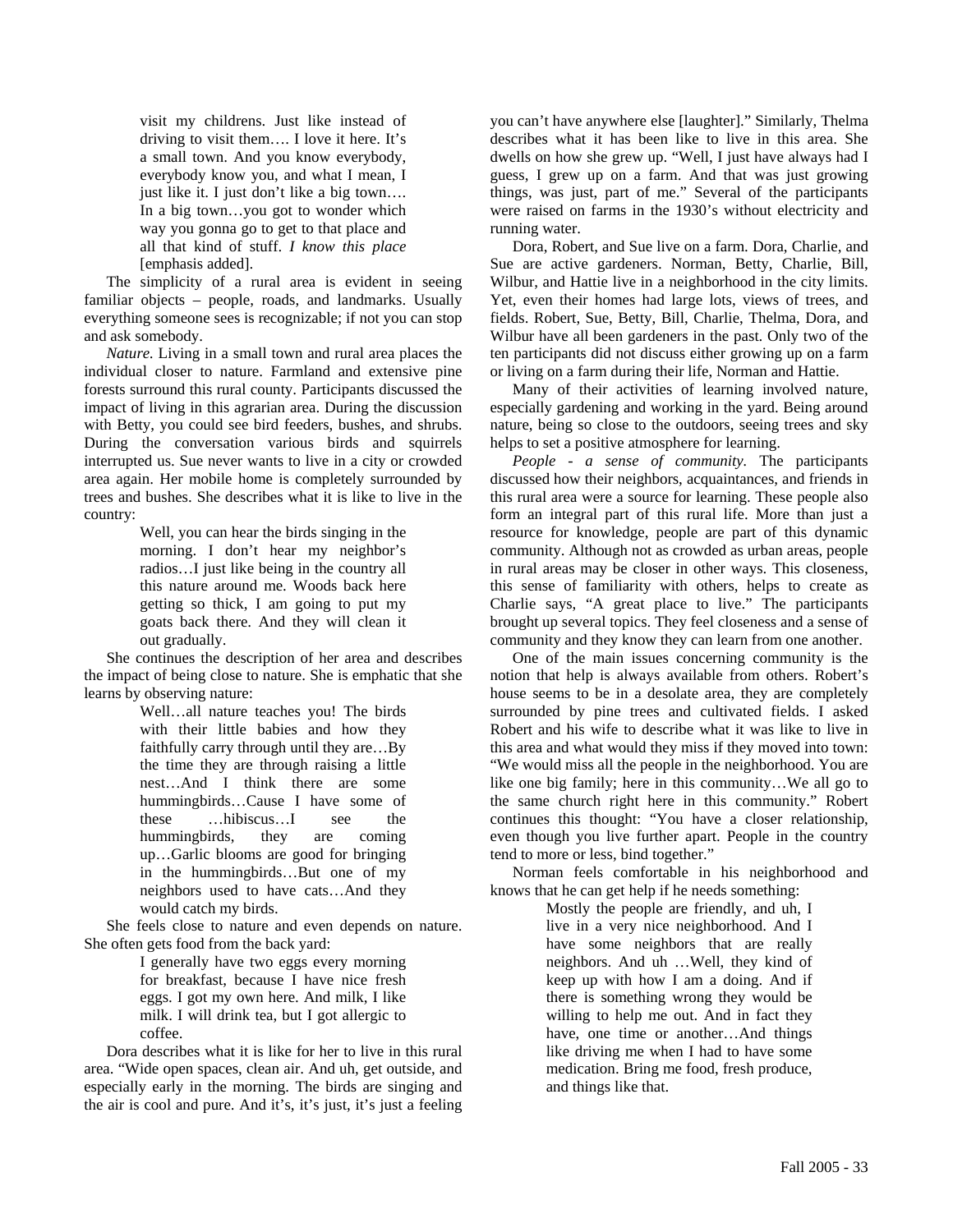Norman also spoke about the impact of a friend while learning the computer. Any time he needed some help, his friend would come over to his house to help solve a problem on Norman's computer.

Dora continues to describe her close feelings to the people in this community. These people include family, church, and activities with others. She describes the depth of relationships one can have within some of these organizations, such as the "ladies in the church" or one's family:

> Well, it's having your family around you, and, and like I am saying we eat lunch every Sunday together. And see them, in between, or talk on the phone. But, sometimes I see them; I go by and get [my grandson] on Wednesday nights. And we go to church, and uh, that is just fun to me…They are people that have uh, the same beliefs, and way of life that you have. And you feel comfortable being around them. And uh, if you were in trouble, I think they would come to your aid. I would go to theirs…

Social clubs provide another platform for even deeper relations. Thelma is currently in three bridge clubs and one of these has lasted for 40 years:

Our bridge club is very close. And you know, when they have a death or something, we always fix the meal, that night. And then…when some of thems children got married, of course now it is grandchildren, but anyway we would all have a party and go together. And just, you know, it has been a real influence to me to know…And then you can go there, and it [bridge] is some type of recreation that you can do.

Another interesting dynamic of the rural community is that "everyone knows you." Each participant discussed how nice it was that people recognized you and that people knew you. This familiarity promotes a comfortable atmosphere. Hattie states:

> "I love it here. It's a small town and you know everybody, everybody know you. And what I mean, I just like it…. I know this place."

Wilbur discusses how a trip to the local gas station turned into a prayer meeting at the cash register:

Yeah, I attend church every Sunday, and then what I do, I will help a lot of people. That seem like to me that they cannot help their self. And I do have some that have a lot of trust in me. Uh, and [directed toward wife] can I tell this? I walked in a place about two or three months ago, and I bought gas. And when I bought this gas, this lady, she said, she was way down. And she said, "Wilbur, I am going to ask you something, will you pray for me?" I stopped right then, and it was, five or six of us in there. And we held hands and we prayed for her. And later on in that afternoon, when I went home, she called, and asked me to pray for her again.

Robert and his wife have lived in the rural part of this county all of their life. He was born on the farm where he lives today. It is approximately 12 miles from the county seat. Like many who have lived in the country, they have witnessed a continual change in the notion of what is rural. Robert discussed how in the past rural was seen as negative; it was far away from resources and often associated with poverty. But he says today, most of the people left in rural areas are farmers and landowners who are college graduates. People come to work the fields from other countries and only temporarily. With all of the modern conveniences such as cable, good roads, better cars, improved communication, he feels the negative concept of rural is really a diminished factor. He feels that rural has become the quiet and beautiful place to live.

#### **Hindrances of Rural Life**

Although most of the comments from the participants were clearly positive, there were some negative comments about living in a rural and small town community. Most of these comments centered on lack of opportunities. For the African-Americans in the study they discussed negative aspects of being a minority, yet mainly when they were younger. Interestingly, almost all of these negative situations were counteracted with a determination to learn.

The three participants who are African-American tell a different story about life in this rural community. In many small towns the railroad tracks often divide White and Black citizens. All three participants lived "across the tracks." This is where most African-Americans in this town live; even Bill called it the "quarters." All three discussed positive and negative aspects of living as a minority. In this particular town the racial mix is 89-90% White and 10-11% Black. However, all three of these participants own their own home. They have many White and Black friends as well as large families. All three are well respected in the community. They discuss the difficulty of the past and how some negative memories linger. They also talked about opportunities a larger town would have provided and that their part of town is often overlooked. Yet they were very clear to emphasize there have been improvements in this area and that they enjoy living here.

Hattie feels many in her community do not get their fair share of the tax base. She feels they are promised a lot, but it rarely happens:

> But now, like, what I am stressing on, it is a lot of times the mayors have tried to do things. But, they haven't been pushing, and they stopped. But we had somebody in there to be firm with it, and to tell us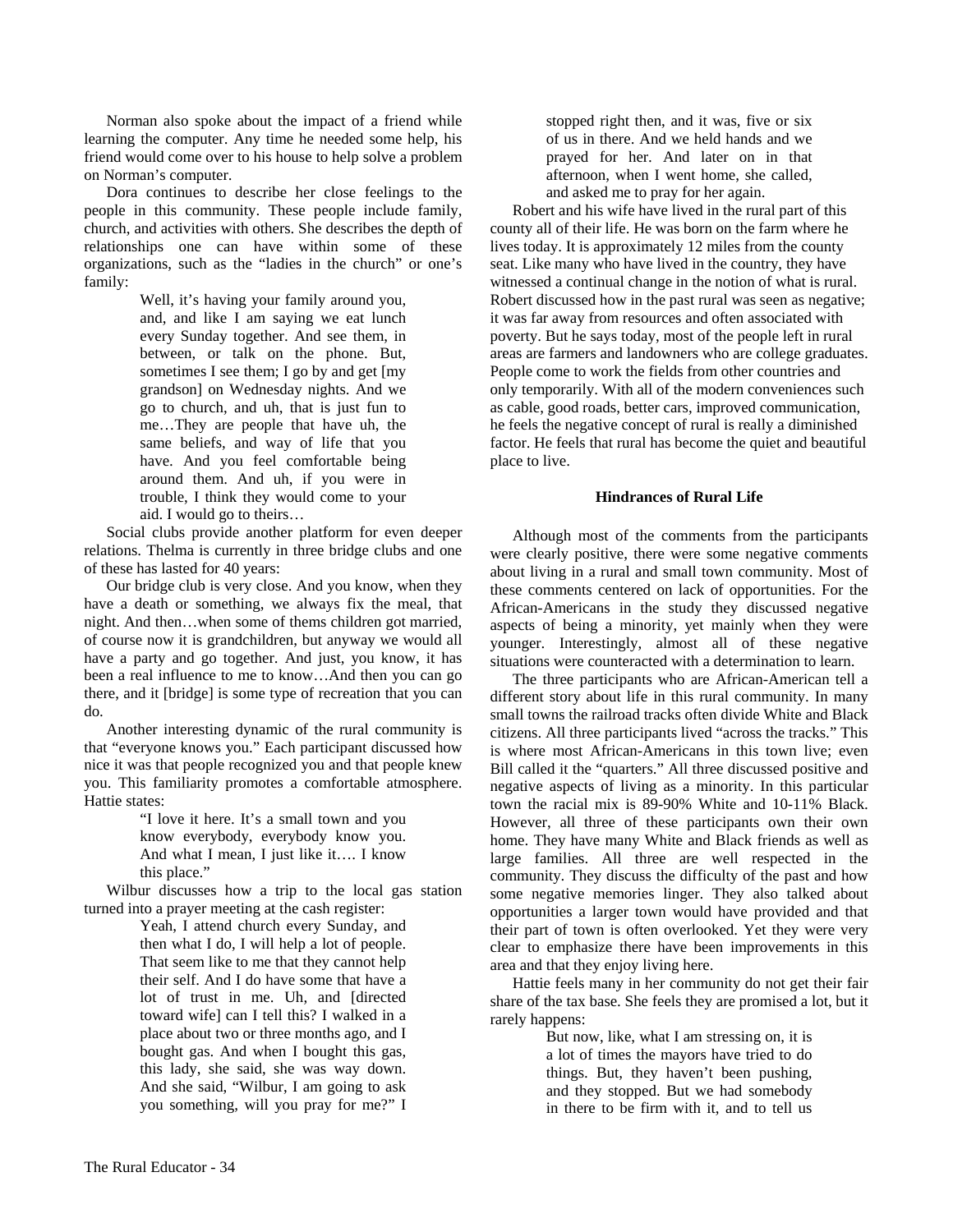that we gonna do such a such a thing on [my street]…And it don't never come through…And they said they asked the mayor about putting, you know, paved streets up there for them. And he promised, but he ain't got there yet [laughter]. But that is the kind of thing; when you ask for things, you know, give them a good reason why they can't do it you know. Don't tell them we will do it and then don't never get there.

This negative situation also became the incentive for Hattie to learn on her own how to make a difference in her part of town.

Bill talked a lot about repression in the past and that his people had a difficult time getting ahead in this county:

Well, I wanted to send my children to school. Back then you couldn't borrow no money to send children to school. We had to go to Ft. Valley or Savannah State. We couldn't go to school like in Valdosta, Val Tech, ABAC, Albany. It wasn't nothing like that. We had to go to Savannah or Ft. Valley, Ft. Valley was closest…Back in them times we didn't even have a high school in [this] county. Ya'll had one but we didn't have one. Ya'll had a bus to take ya'lls children to school but we didn't have any buses.

Later in the conversation I asked Bill how he survived. I wanted to know what he learned to become a successful man in this community:

> Well, you knew the rules and the regulations. So you had to abide by the rules and regulations. You could try to buck the system if you want to, but it didn't work…But that was the system [high voice]! So, nothing to do about it, but join the system.

Similar to Hattie, Bill realized what he had to do to become a success and survive in this area.

Another negative aspect of living in a rural area is the lack of resources or opportunities. These missed opportunities of life in a rural area were discussed by two of the participants. Wilbur's wife states:

So having lived here all of my life it has been its been fairly good, you know, considering. I know and realize the fact that uh, if I had been, been born in a town where I would have, that I would have been fortunate enough to have gone to a college…To me, I could have maybe bettered myself in that way. But even, being born there and …coming to a small town like this it has been fairly good, I would say.

Betty enjoys studying and researching complex topics. In her search for knowledge she has continually used the Internet. Here she discusses the lack of access to services that larger areas may have:

> So, uh, we need help! Smaller towns desperately need technicians who will come to their homes for a reasonable fee and help them with a minor problem. We don't have that in [this town], we have [a person] who will come and won't let you pay him.

But more than this, Betty states that she cannot really discuss the topics that she is personally learning. She says that she feels alone in this pursuit of knowledge. Or, if she did really express her mind, there may be social reprisals:

> It would be hard to do in isolation. It would be so much better if there could be discussions of these matters. I would dearly love to have somebody, "Well, what do you think about this, and what do you think about that?" But I can't do it because of our culture here in [this town]. If I were to spring some of these ideas that I have come to believe are so definitely bedrock truth, on a lot of people, they would think I had gone out of my mind [high voice]! [That] I was a heretic or I was delusional. You can't do it. Because, uh, most of course I don't know there might be a lot of people who think along these same lines here in [this town], but I haven't found them.

Betty summarizes the way she feels: "I don't know, I don't get into any groups. *You said you wanted to talk about rural life, well, that is the consequence of rural life. You become isolated, and I am one of them"* [emphasis added]. However, this did not stop Betty. This negative issue became an impetus for studying and learning on her own.

Like a careful teacher setting the right atmosphere for a class, the rural context is also the right atmosphere for personal living. Living in an area that is quiet, simple, close to nature, with people who are willing to help provides a positive environment for learning. However, resources may not be available to all and some people may feel alone in this rural area.

#### **Discussion**

Life in rural areas is changing throughout the world especially in western societies. Previously remote and even dangerous places to live now have Internet access, global positioning, overnight deliveries, and the accessibility of mobile telephones. Despite the convenience of these inventions, people continue to abandon rural life for steady work in cities (Quadagno, 1999). However, these urban centers are different in a variety of ways from the richness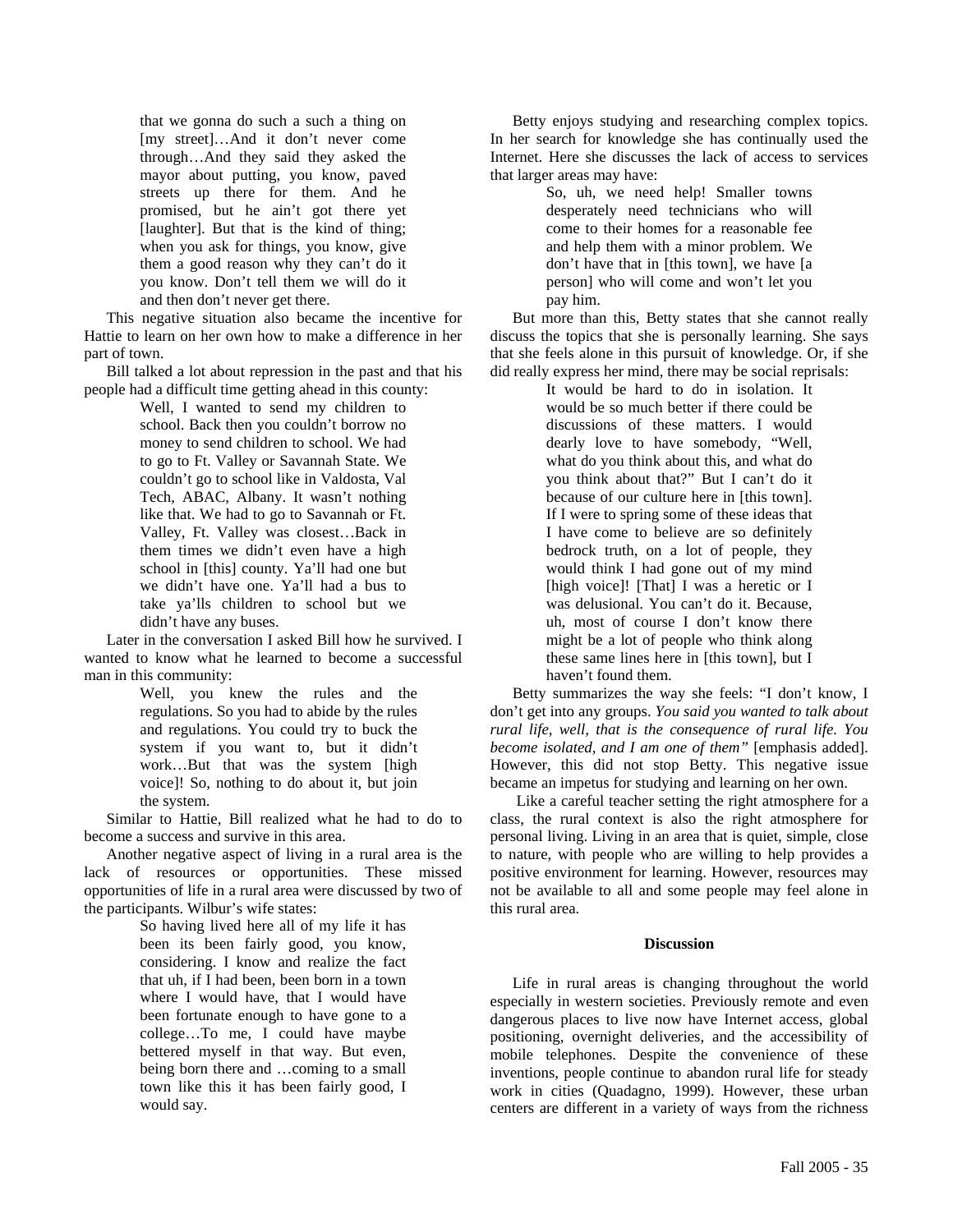of rural life. Western countries have witnessed the rise of an industrial society that has taken precedence over an agrarian life. The enjoyable atmosphere of rural life was often exchanged for a dependable salary. The rural dynamic is in constant shift, and today's information society makes it easier to live in rural areas (Hill & Moore, 2000).

In contrast to the findings in my research, there is a significant amount of literature that portrays a bleak existence in rural areas. Researchers have discussed difficult situations in these locations that include poverty, fewer cultural attractions, poor housing standards, isolation, reduced resources, and illiteracy (Hill & Moore, 2000; Quadagno, 1999; Tilburg & Moore, 1989). For example, Galbraith (1992) discussed a variety of topics of life in rural areas without reference to the positive dimensions of rural life. Some residents are frustrated with or leave rural areas because it is too restrictive and isolated (Tilburg & Moore, 1989). As discussed earlier, this sample consisted of active, older adults who continue to learn. It should be noted that because they have lived in this area all of their lives, they have most likely learned ways to enjoy their lives in this rural context, and compensate for lack of services and resources. Personal learning may have contributed to the lessening of the negative aspects of life in a rural area.

McCormick and McGuire (1996) indicated older adults in rural areas have more difficulty because of the erosion of the social structures in their communities. In addition, older adults with disabilities, without family, or from other cultural backgrounds may have less resources (Krout & Coward, 1998). Two of my participants mentioned the lack of resources in this area, but overall, they emphasized they were pleased with life in this rural county.

Life in a rural area is different in many ways than life in an urban area (Galbraith, 1992; Quadagno, 1999); those who live in a rural area share a unique culture (Tilburg & Moore, 1989). There is usually open country and farming in rural areas. Rather than being closed in or crowded with people, buildings or traffic, there is a sense of openness. Many of the participants discussed how in contrast to Atlanta, they preferred living in this area. There is also a notion of simplicity in rural areas. Thelma stated, "Why, if I need something, I can get in my car, run to the store, and be back in five or ten minutes." Waiting in line, traffic, or road construction are rare events. If someone has to wait, it is often because they have seen a friend and there is an expectation to "visit." Since many of the participants recognize or know others that live in this area, they are comfortable with each other. Unlocked doors, waving at passing cars, unannounced visits, and friendliness may be the expectation in rural areas.

Leann's (1981) research indicated some negative aspects of rural life, yet she also discussed the positive quality to living in a rural area. She pointed out how learning takes place in a variety of unique ways in rural situations that may elude urban or non-rural areas. These include thoughts and impressions while doing chores or walking in the outdoors. This is similar to ideas of Tilburg and Moore (1989) that living in a rural area may force individuals to be more selfreliant and independent. Other researchers (Hill & Moore, 2000) list positive aspects of life in rural areas as a slower pace of life, wealth of natural resources, friendliness, lower crime rates, and diverse activities. My participants affirmed all of these, but primarily talked about the people in the community and the outdoors.

The communal aspect of rural life involves the friendliness and helpful attitude from neighbors, family, and friends. As discussed earlier, part of the nature of personal learning of these participants is that it is collaborative. The link to learning is that the collaborators are more accessible in rural towns than urban neighborhoods. If Sue needs to know something, without hesitation she will call or visit a neighbor. Norman knows he can count on his neighbors to take him to the doctor. As a widower, he can relax, and enjoy various activities without needless worry. Rogers (1969) and Rogers and Freiber (1994) wrote about the influence of the relationship between the teacher and the student. He encourages a close relationship, one that borders on friendliness and openness. The close atmosphere of rural areas promotes these interactions between learners and those with answers. Norman discussed how an instructor in a computer class would often drop by his house to help out with learning the computer. This man, 40-50 years younger, attends the same church, and they have a relationship that includes learning and friendship.

Knowles (1984) discussed the importance of considering the physical and the psychological environment: "In my estimation, a climate that is conducive to learning is a prerequisite to effective learning; and it seems tragic to me that so little attention is paid to climate in traditional education" (p. 14). The link to education is that this idyllic setting also helps to create a positive atmosphere for selfdirected learning (Borish, 1991; Cajete, 1994; Cornell, 1989; Neill, 2003).

Each participant discussed that living in this area is simple, peaceful, and quiet. This "simple" area enables older adults to easily obtain resources needed for personal learning. The lack of traffic congestions and knowledge of the town contributes to the participant's willingness to be involved in activities. Safety did not seem to be a concern even among the participants who lived alone and in remote areas. Quietness in the area also allows the learner to be free from distraction, and may allow the person to focus and concentrate. This county is abundant in pine forests, ponds, lakes, swamps, and farms and many of the residents in this county are active gardeners.

From transcendentalists such as Emerson and Thoreau, to modern day activists like Muir and Leopold (1970), writers have long discussed the positive impact of the outdoors on one's life (Fleck, 1990; Gollancz, 1901; Haines, 1977). Research has also substantiated the constructive sway of nature on the general well being of one's life (Segall, 2003). Thoreau in 1854 from his essay *Walking*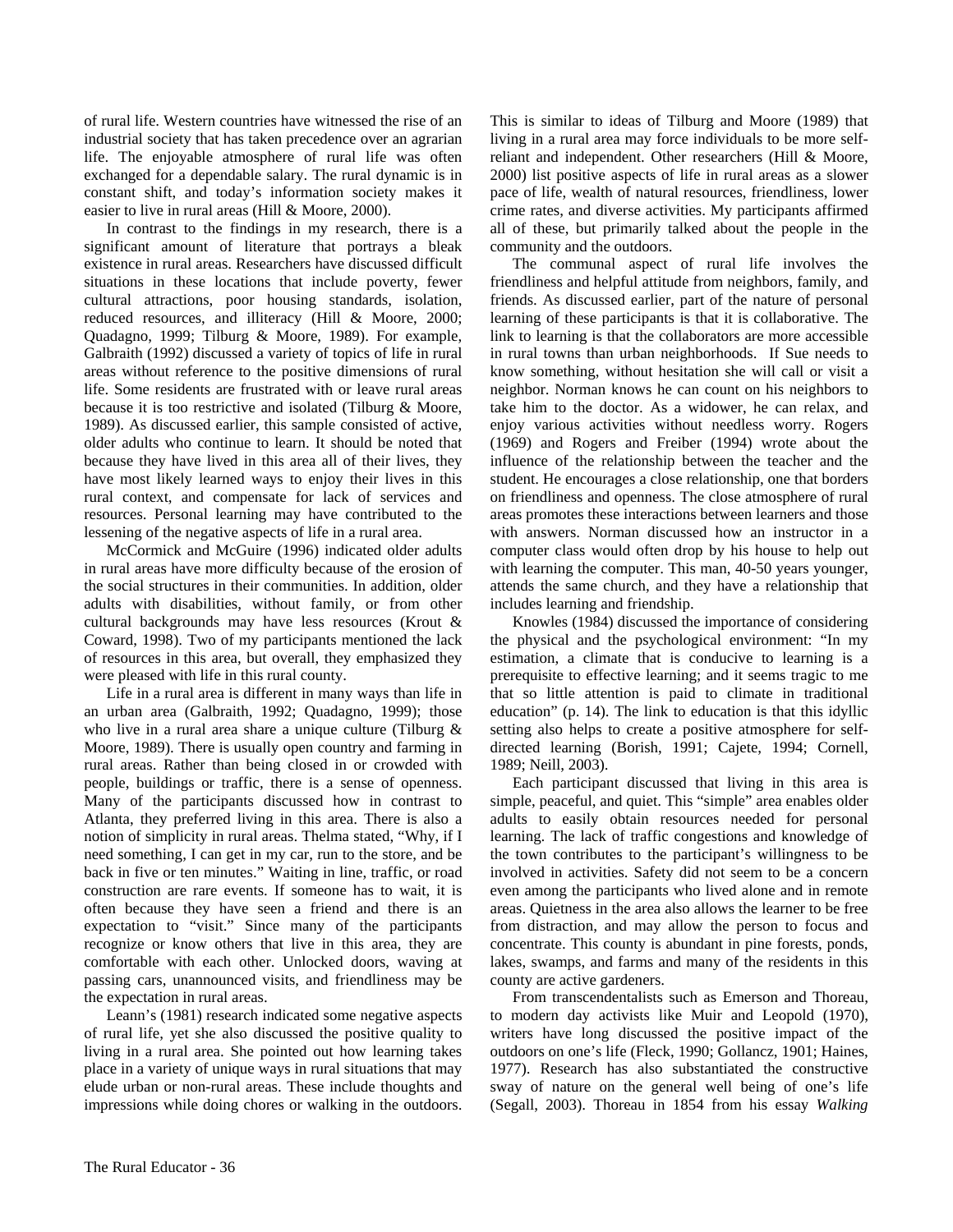(Atkinson, 1950) writes about a sunset as if he is walking along a sandy dirt road in south Georgia:

> The sun sets on some retired meadow, where no house is visible, with all the glory and splendor that it lavishes on cities, and perchance as it has never sat before….We walked in so pure and bright a light, gilding the withered grass and leaves, so softly and serenely bright, I thought I had never bathed in such a golden flood, without a ripple or a murmur to it. The west side of every wood and rising ground gleamed like the boundary of Elysium, and the sun on our backs seemed like a gentle herdsman driving us home at evening. (p. 632)

In summary, there are several links with rural areas and learning. First, the scarcity of experts may motivate those who live in rural areas to become more resourceful and create unique ways of adapting (Penrod, Gueldner, & Poon, 2000; Tilburg & Moore, 1990). Second, the peace, quiet, and closeness to nature help to create a positive atmosphere for personal learning. Knowles (1984), Rogers (1969,1994), and Foley (2001) emphasized the context and atmosphere of learning as essential aspects for one's education. And third, the closeness that people feel toward one another creates a community of trust, openness, and willingness to talk with one another about activities of personal learning (Wenger, 1998). This research has helped to bridge some of the gaps in knowledge concerning aspect of rural life for older adults. Of significance for this study is that there are more older adults in rural areas. An analysis of the data has shown that life in rural areas for older audlts is primarily a positive experience resulting in an ideal situation for personal learning. This positive atmosphere for personal learning was seen as peace and quiet in the surroundings, simplicity in the organization of one's life and area, and closeness to nature.

#### **Implications**

The main implication of practice from this research is for older adults as well as facilitators of older adult learning. Of special concern are gerontologists, those who work with or promote programs with the elderly. We can assume that SDL is occurring in the lives of older adults, because this is the natural way for adults to learn (Knowles, 1984); therefore, SDL should be encouraged as a part of any program. SDL is positively related to life satisfaction (Brockett, 1985a), it empowers the learner (Lamdin, 1997), yet allows for the differences of each older person (Knowles, 1984). Schon (1987) suggested that facilitators should reflect on their own experience and practice to consider how to incorporate these ideas. Also, those who work with older adults should incorporate the participants in the planning process of their activities or classes (Cervero & Wilson, 1994; Forester, 1989). When the older adult encounters unforeseen difficulties or involuntary disengagement (Kleiber, 1999), this presents a natural opportunity for the older adult as well as facilitators to learn during these teachable moments (Havighurst, 1972).

Local school systems in every segment of our society can integrate older adults. It is time to reopen the doors of the public school system to all ages by incorporating the perspective that education occurs throughout the lifetime (Chapman & Aspin, 1997). Programs such as Learning in Retirement and Elderhostel are effective, but leave out many older adults who don't want to travel. Every public school system could set up a similar program offering the expertise from lifelong learners. Lamdin discusses how older adults continue to learn throughout their life:

> And they are learning about computers, in classes at schools, computer stores, senior centers, bookstores, and retirement centers; on their own by trial and error, with books and manuals, with programmed learning texts, and with help from friends, neighbors, and grandchildren. (pp. 133-134)

Other suggestions are to take advantage of local schools for the continued education of older adults. The school could be utilized to offer classes of interest especially that of travel, computers, and hobbies and crafts. The school also has facilities to incorporate important concerns of exercise and nutrition. Many older adults have confidence and expertise in a variety of areas and may be interested in teaching. Also, this third age school could provide an additional source of revenue for rural schools.

An important implication of this study involves the use of the computer. An increasing number of older adults enjoy using the resources of the computer and Internet for selfdirected learning activities. Older adults are not only learning about the computer, they are also learning with the computer (Lamdin, 1997). For example, utilizing Internet resources for health such as SeniorNet.org or Webmd could be a valuable resource. In my study, five of the participants have taken classes on the computer, and three of them have computers at home. Timmerman (1998) suggested patience for these older learners, especially with the fine motor skills required in the use of computers. Learning more about the use of computers as well as internet may help to offset some of the distances experienced in rural areas.

Nursing homes, or assisted health care centers are especially significant for older adults. These places are often seen as the final place of life. Rather than holding the hands of frail older adults, facilitators could promote a revolutionary perspective. Jarvis (2001) admonished nursing homes not only to meet the needs of dying citizens, but to also encourage learning: "Create an atmosphere and an environment in which it is not only possible to continue learning, but that older people regard it as something that is not exceptional, but rather that they are expected to be interested in things" (p. 142). Nursing homes or assisted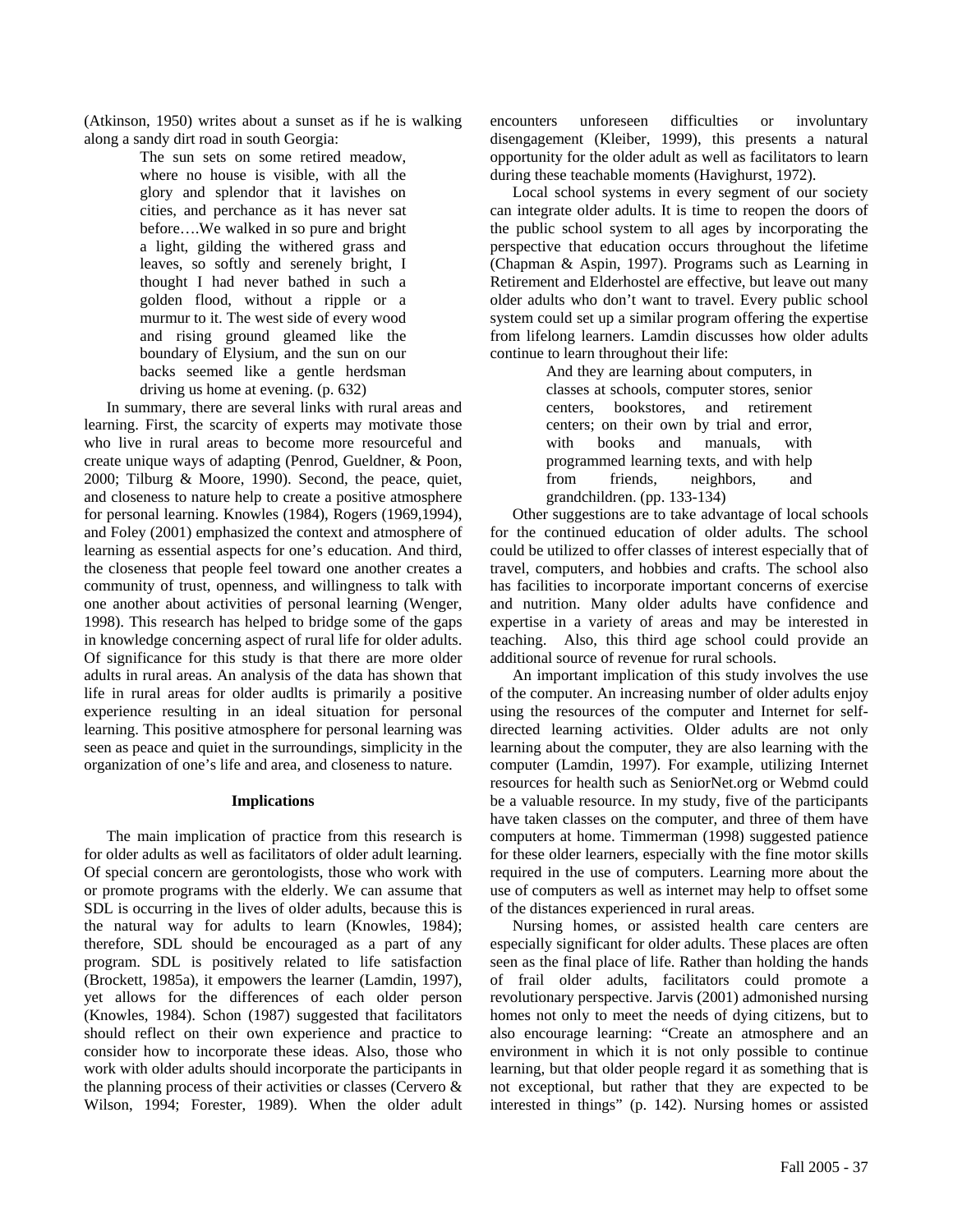facilities can become places of learning about aging for families (Ralston, 1978). Although they will not have the strength or energy as young or middle old, learning continues in the healthy older adult. Nursing homes could begin to hire adult educators as part of the staff. Rather than dingy walls and a terminal outlook, you can reshape nursing homes by providing the occupants with exercise, brightly colored rooms, art, and libraries.

All of the participants in this study discussed the importance of their faith. Older adults are looking for places to worship and learn in this personal dimension of their life. Synagogues, churches, and mosques can encourage older adults by addressed the needs of late life adjustments rather than focusing on youth oriented ministries. Other important considerations include the influence of local newspapers as well as local libraries on older adults in rural areas. All of the participants in this study were avid readers of the local newspapers and studied several newspapers daily. Local libraries are also important places for older adults. Local newspapers and the library staff should consider how they can encourage the older adults by providing areas of personal learning on topics of concern for older adults, especially the various changes in their life.

#### **Summary**

The older adults in this study discussed the positive aspects of living in a rural area. This was apparent by their commentary on the simple and peaceful atmosphere, the closeness to nature, and a community of fellow learners. Some of the participants stated there are negative aspects of living in a rural area. These comments revolved around the difficulty of the lack of resources and of being a minority.

These ten participants portray a different view of life in rural south Georgia. Defying stereotypes of older adults, these participants portray positive images of active, selfdirected learners even in late life. The various adjustments that occur in the life of the older adult become the impetus to personally learn an assortment of significant topics. The rural setting was found to be a predominantly positive environment for personal learning.

Older adults have an extra amount of time usually because of retirement. This new time, allows for the pursuit of self-directed learning. Many times the desire to learn is initiated by the changes in the older adult's life – especially changes in health and in one's family. The process of learning is enjoyable; structured in various forms, has a goal, and involves other people. During the process an event may occur that spurs the older adult to continue with this learning; this catalyst is usually another person or some event. One of the reasons this learning is so enjoyable is because of the richness of life in rural areas. There seems to be time for learning in this quiet and simple area, and if the older adult needs to ask a question there is a community available to help. Because of the social change in being an older adult, they may feel limited or frustrated in this search

for knowledge. If the activity is enjoyable, they may decide to continue.

#### **References**

Borish, S. M. (1991). *The land of the living: The Danish folk high schools and Denmark's non-violent path to modernization.* Nevada City, CA: Blue Dolphin.

Brockett, R. G. (1985). The relationship between selfdirected learning readiness and life satisfaction among older students. *Adult Education Quarterly, 35,* 210-219.

Brockett, R. G. (1987). Life satisfaction and learner selfdirection: Enhancing the quality of life during later years. *Educational Gerontology, 13,* 225-237.

Brockett, R. G., & Hiemstra, R. (1991). *Self-direction in adult learning: Perspectives on theory, research, and practice.* New York: Routledge, Chapman, and Hall.

- Candy, P. (1991). *Self-direction for lifelong learning.* San Francisco: Jossey-Bass.
- Carre, P. (2000). From intentional to self-directed learning. In G. A. Straka (Ed.), Conceptions of self-directed learning (pp. 49-57). New York: Waxman.

Cajete, G. (1994). *Look to the mountain: An ecology of indigenous education.* Durango, CO: Kivali Press.

Cervero, R., & Wilson, A. (1994). *Planning responsibly for adult education: A guide to negotiating power and interests.* San Francisco: Jossey-Bass.

- Chapman, J., & Aspin, D. (1997). School as centers of lifelong learning for all. In M. J. Hatton (Ed.), *Lifelong learning* (pp. 155-166). Toronto, Canada: School of Media Studies.
- Confessore, G. J. (1992). An introduction to the study of self-directed learning. In G. J. Confessore & S. J. Confessore (Eds.), *Guideposts to self-directed learning: Expert commentary on essential concepts* (pp. 3-11). King of Prussia, PA: Organization Design and Development.
- Connelly, B. (1998). Lifelong learning through the Habermasian lens: Providing a theoretical grounding to adult education practice. In J. Holford, P. Jarvis, & C. Griffin (Eds.), *International perspective on lifelong learning* (pp. 92-99). London: Kogan Page Limited.
- Cornell, J. (1989). *Sharing the joy of nature with all ages.* Nevada City, CA: Dawn.

Cusack, S. (1996). Developing a lifelong learning program: Empowering seniors as leaders in lifelong learning. *Educational Gerontology, 21,* 305-320.

Dewey, J. (1995). Experience and education. In S. Merriam (Ed.), *Selected writings on philosophy and adult education* (pp. 27-31). Malabar, FL: Krieger.

- Field, J. (2001). Lifelong education. *International Journal of Lifelong Education, 20,* 3-15.
- Fleck, R. (Ed.). (1990). *John Muir: Mountaineering essays.* Salt Lake City: The University of Utah Press.
- Foley, G. (2001). Radical adult education and learning. *International Journal of Lifelong Education, 20,* 71-88.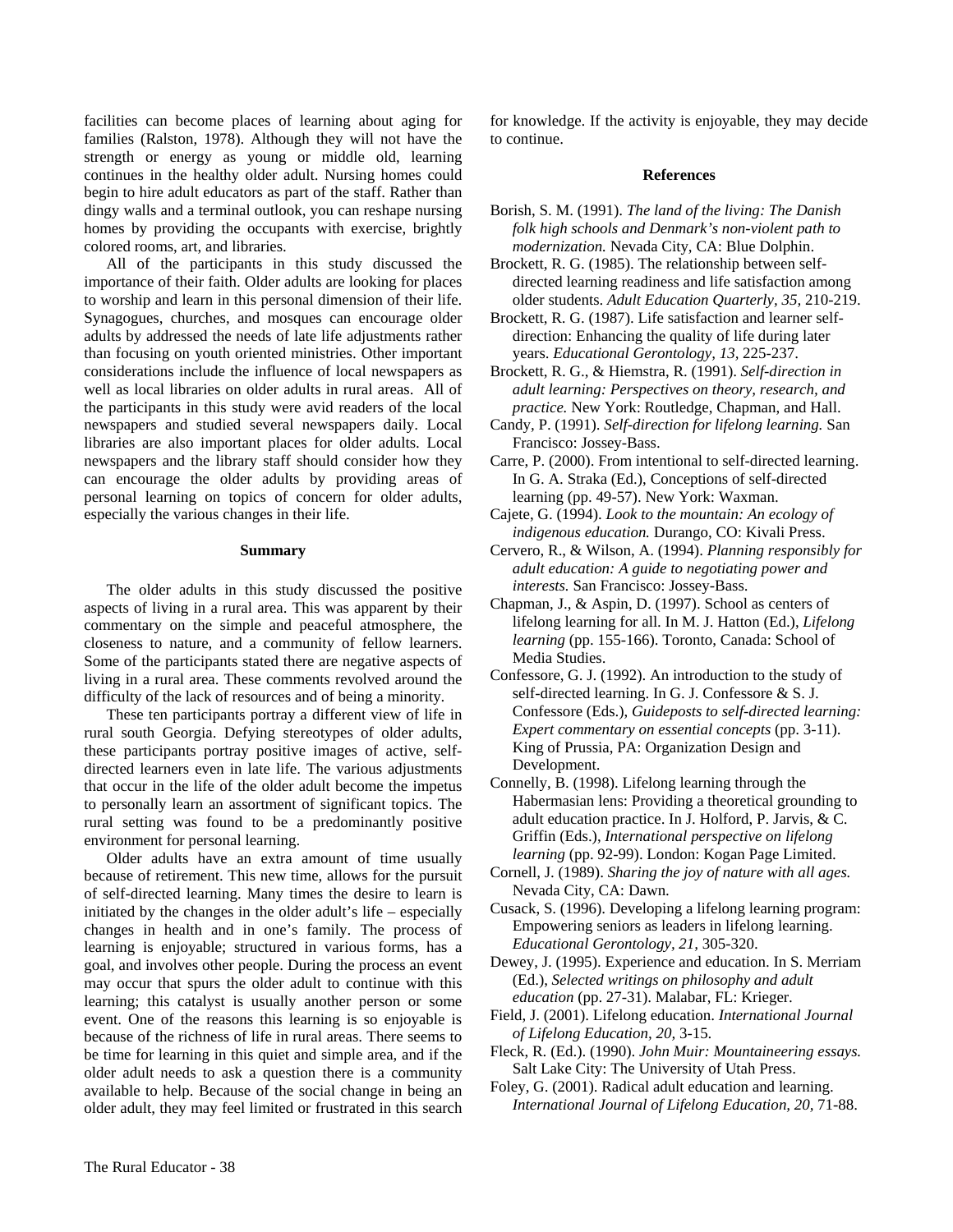Forester, J. (1989). *Planning in the face of power.* Berkeley, CA: University of California Press.

Fries, J. (1990). The sunny side of aging. *Journal of the American Medical Association, 263:17,* 2354-2355.

Galbraith, M. W. (Ed). (1992). *Education in the rural American community.* Malabar, FL: Kreiger.

Goodale, T., & Godbey, G. (1988). *The evolution of leisure: Historical and philosophical perspectives.* State College, PA: Venture.

Gollancz, I. (Ed.). (1901). Essays: Second series and nature by Ralph Waldo Emerson. London: J.M. Dent.

deGrazia, S. (1962). *Of time, work, and leisure.* New York: Anchor.

Haines, A. L. (1977). *The Yellowstone story: Volume one.* Yellowstone National Park, WY: Yellowstone Library and Museum Association.

Hansen, R. (2000). Lifelong learning in late modernity: The challenges to society, organizations, and individuals. *Adult Education Quarterly, 49,* 79-90.

Haskell, W. L. (1994). Health consequences of physical activity. *Medicine and Science in Sports and Exercise, 26,* 649-660.

Haskell, H. L., & Phillips, W. T. (1995). Exercise training, fitness, health and longevity. In C. V. Gisolfi, D. R. Lamb, & E. Nadel (Eds.), *Perspectives in exercise science and sports medicine: Exercise in older adults* (pp. 11-52). Carmel, IN: Cooper Publishing.

Havighurst, R. J. (1972). *Developmental tasks and education* (3<sup>rd</sup> ed.). New York: David McKay.

Hill, L. H., & Moore, A. B. (2000). Adult education in rural community development. In Arthur L. Wilson and Elisabeth R. Hayes (Eds.), *Handbook of adult and continuing education* (pp. 344-359). San Francisco: Jossey-Bass.

Jensen, R. (2000). Altering perceptions of aging: Pursuing a degree as an older adult learner. *Dissertation Abstracts International, 60,* 3235.

Kleiber, D. (1999). *Leisure experience and human development: A dialectical interpretation.* New York: Basic Books.

Knowles, M. (1984). *Andragogy in action: Applying modern principles of adult learning.* San Francisco: Jossey-Bass.

Kroth, M., & Boverie, P. (2000). Life mission and adult learning. *Adult Education Quarterly, 50,* 134 – 150.

Krout, J. A., & Coward, R. T. (1998). Aging in rural environments. In R. T. Coward and J. A. Krout (Eds.), *Aging in rural settings* (pp. 3-14). New York: Springer.

Lamdin, L. (1997). *Elderlearning.* Phoenix, AZ: The Oryz Press.

Leean, C. (1981). Learning projects and self-planned learning efforts among undereducated adults in rural Vermont. ERIC Document Reproduction Service No. ED227-322.

Leopold, A. (1970). *Sand county almanac.* New York: Ballantine Books.

Long, H., & Smith, S. (1989). Older adult's performance on the SDLRS: An item analysis. *Educational Gerontology, 15,* 221-229.

McCormick, B. P., & McGuire, F. (1996). Leisure in community life of older rural residents. *Leisure Sciences, 18,* 77-93.

McLaughlin, D. K., & Jensen, L. (1998). The rural elderly: A demographic portrait. In R. T. Coward & J. A. Krout (Eds.), *Aging in rural settings* (pp. 15-45). New York: Springer.

Neikrug, S., Ronen, M., Glanz, D., Alon, T., Kanner, S., Kaplan, A. et al. (1995). A special case of the very old: Lifelong learners. *Educational Gerontology, 21,* 345- 355.

Neill, J. (2003). My philosophy of outdoor education. Retrieved March 2003, from

http://www.wilderdom.com/MyPhilosophy.htm

Penrod, J., Gueldner, S. H., & Poon, L. W. (2001) Learning from elders: Managing multiple health conditions. In Wayland R. Walker, Jr. & W. Keith Dooley (Eds.), *Aging in rural America* (pp. 9-40). Athens, GA: The University of Georgia Gerontology Center.

Pevoto, A.E. (1989). *An exploratory study of nonparticipation by older adults in organized educational activities.* ERIC Reproduction Document Service No. ED312-445.

Quadagno, J. (1999). *Aging and the lifecourse.* San Francisco: McGraw-Hill.

Ralston, P. A. (1979). The relationship of self-perceived educational needs and activities of older adults to selected senior center programs. A community study. *Dissertation Abstracts International, 39(12),* 7196-7197.

Riddick, C. & Daniel, S. (1984). The relative contribution of leisure activities and other factors to the mental health of older women. *Journal of Leisure Research, 16(2),* 136- 148.

Rogers, C. (1969). *Freedom to learn*. Columbus, OH: Merrill.

Rogers, C., & Freiber, H. (1994). *Freedom to learn* (3rd ed.). Columbus, OH: Merrill-MacMillan.

Schon, D. A. (1987). *Educating the reflective practitioner.* San Francisco: Jossey-Bass.

Segal, F. (2003). Ecopsychology and the uses of wilderness. Retrieved March 2003, from

http://ecopsychology.athabascau.ca/1097/sega.htm Seidman, I. (1998). *Interviewing as qualitative research: A guide for researchers in education and the social sciences*. New York: Teachers College Press.

Tilburg, E. V., & Moore, A. B. (1989). Education for rural adults. In Sharan B. Merriam and Phyllis M. Cunningham (Eds.), *Handbook of adult and continuing education* (pp. 537-549). San Francisco: Jossey-Bass.

Timmerman, S. (1998). The role of information technology in older adults learning. In J. C. Fisher and M. A. Wolf (Eds.), *Using learning to meet the challenges of older adulthood* (pp. 61-71). New Directions for Adult and